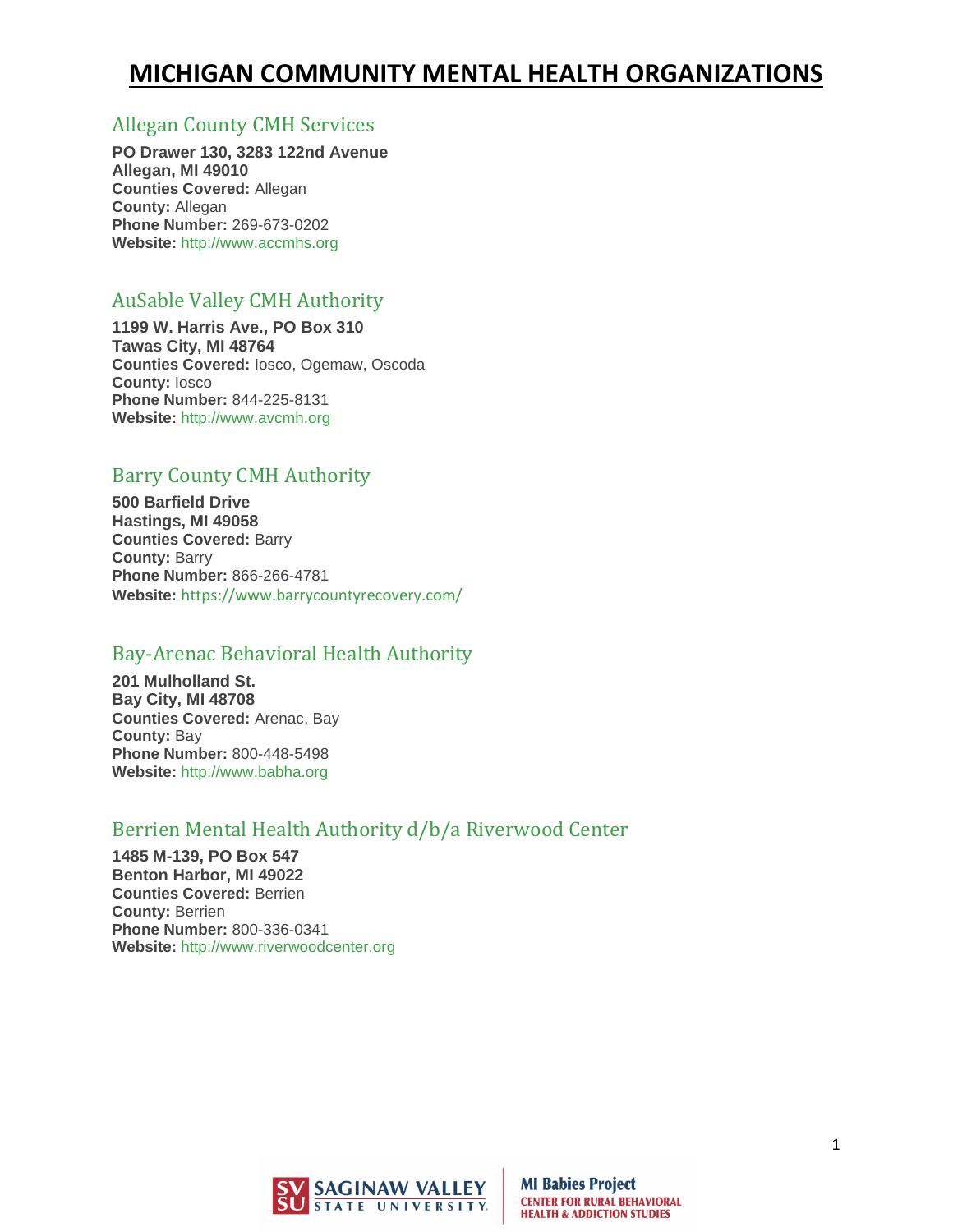#### [Centra Wellness Network](http://www.centrawellness.org/)

**310 N. Glocheski Dr. Manistee, MI 49660 Counties Covered:** Benzie, Manistee **County:** Manistee **Phone Number:** 877-398-2013 **Website:** [http://www.centrawellness.org](http://www.centrawellness.org/)

### [CMH Authority of Clinton-Eaton-Ingham Counties](http://www.ceicmh.org/)

**812 E. Jolly Road Lansing, MI 48910 Counties Covered:** Clinton, Eaton, Ingham **County:** Ingham **Phone Number:** 517-346-8318 **Website:** [http://www.ceicmh.org](http://www.ceicmh.org/)

### [CMH of Ottawa County](http://www.miottawa.org/)

**12265 James Street, Ste. 100 Holland, MI 49424 Counties Covered:** Ottawa **County:** Ottawa **Phone Number:** 866-512-4357 **Website:** <http://www.miottawa.org/health/cmh/>

### [Community Mental Health & Substance Abuse Services of St. Joseph County](http://www.stjoecmh.org/)

**677A East Main Street Centreville, MI 49032 Counties Covered:** St. Joseph **County:** St. Joseph **Phone Number:** 1-800-622-3967 **Website:** [http://www.stjoecmh.org](http://www.stjoecmh.org/)

### [CMH for Central Michigan](http://www.cmhcm.org/)

**301 S. Crapo St., Ste. 100, The George Rouman Center Mt Pleasant, MI 48858 Counties Covered:** Clare, Gladwin, Isabella, Mecosta, Midland, Osceola **County:** Isabella **Phone Number:** 800-317-0708 **Website:** [http://www.cmhcm.org](http://www.cmhcm.org/)

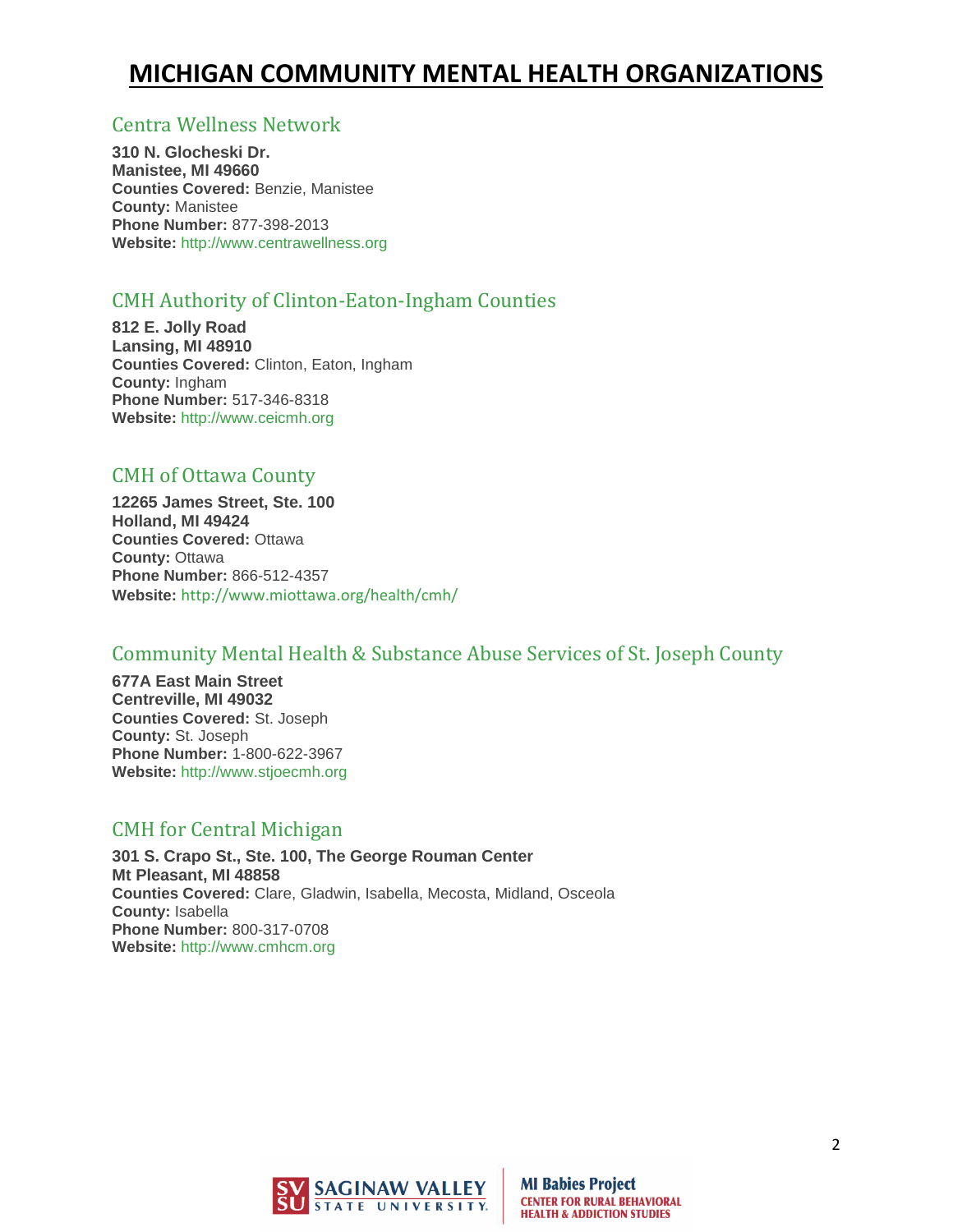### [Copper Country CMH Services](http://www.cccmh.org/)

**901 W. Memorial Dr. Houghton, MI 49931 Counties Covered:** Baraga, Houghton, Keweenaw, Ontonagon **County:** Houghton **Phone Number:** 1-800-526-5059 **Website:** [http://www.cccmh.org](http://www.cccmh.org/)

### [Detroit Wayne Integrated Health Network](http://www.dwmha.com/)

**707 W. Milwaukee St. Detroit, MI 48202 Counties Covered:** Wayne **County:** Wayne **Phone Number:** 1-800-241-4949 **Website:** <https://www.dwihn.org/>

### [Genesee Health System](http://www.genhs.org/)

**420 W. Fifth Ave. Flint, MI 48503 Counties Covered:** Genesee **County:** Genesee **Phone Number:** 810-257-3740 **Website:** [http://www.genhs.org](http://www.genhs.org/)

#### [Gogebic CMH Authority](http://www.gccmh.org/)

**103 West US 2 Wakefield, MI 49968 Counties Covered:** Gogebic **County:** Gogebic **Phone Number:** 1-800-348-0032 **Website:** [http://www.gccmh.org](http://www.gccmh.org/)

#### [Gratiot Integrated Health Network](http://www.gihn-mi.org/)

**608 Wright Ave., Ste. 100 Alma, MI 48801 Counties Covered:** Gratiot **County:** Gratiot **Phone Number:** 800-622-5583 **Website:** [http://www.gihn-mi.org](http://www.gihn-mi.org/)

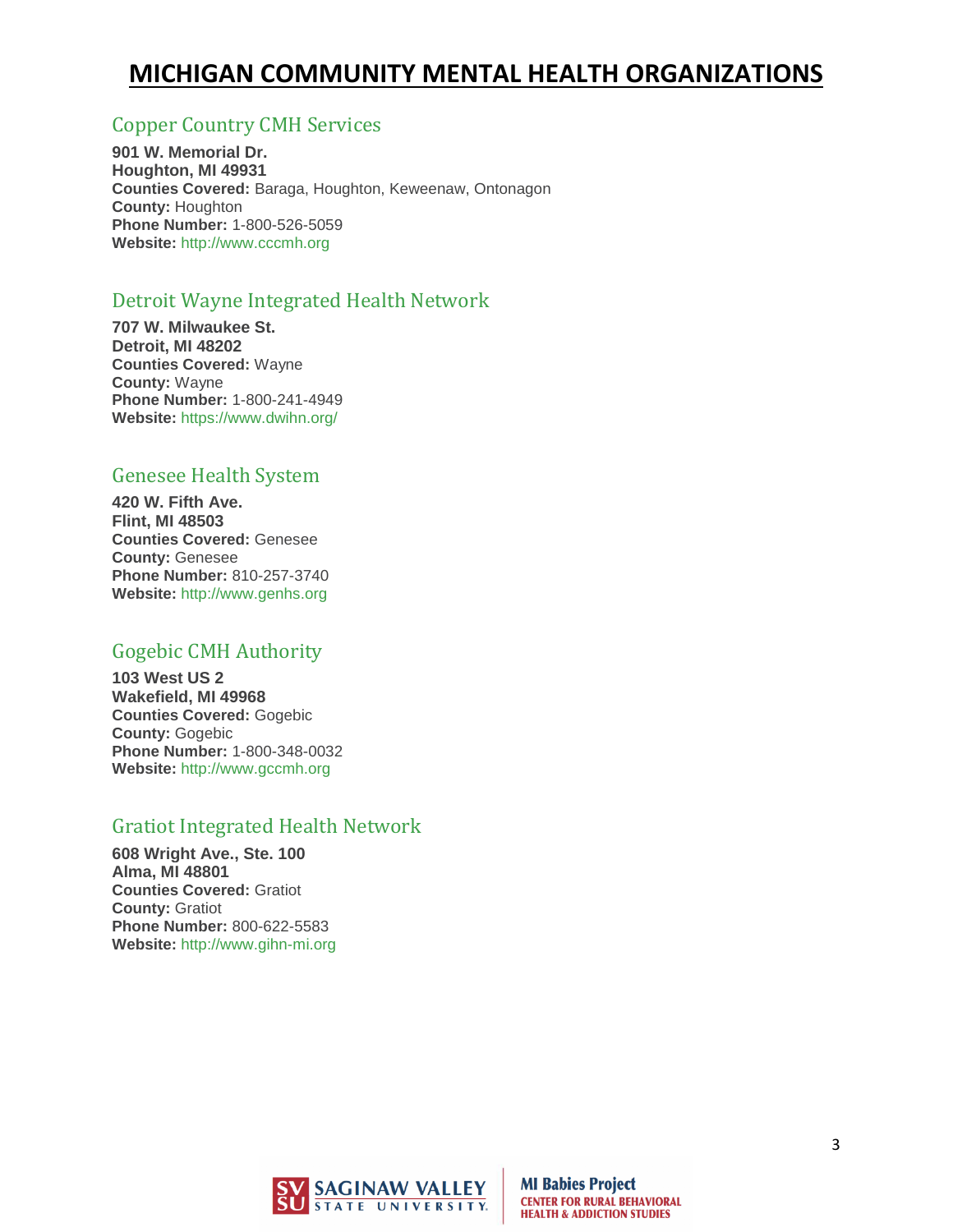#### [HealthWest](http://www.healthwest.net/)

**376 E. Apple Ave. Muskegon, MI 49442 Counties Covered:** Muskegon **County:** Muskegon **Phone Number:** 231-722-4357 **Website:** [http://www.healthwest.net](http://www.healthwest.net/)

### [Hiawatha Behavioral Health](http://www.hbhcmh.org/)

**125 N Lake St Manistique, MI 49854 Counties Covered:** Chippewa, Mackinac, Schoolcraft **County:** Schoolcraft **Phone Number:** 1-800-839-9443 **Website:** [http://www.hbhcmh.org](http://www.hbhcmh.org/)

### [Huron Behavioral Health](http://www.huroncmh.org/)

**1375 R. Dale Wertz Drive, PO Box 312 Bad Axe, MI 48413 Counties Covered:** Huron **County:** Huron **Phone Number:** 1-800-356-5568 **Website:** [http://www.huroncmh.org](http://www.huroncmh.org/)

### [Integrated Services of Kalamazoo](http://www.iskzoo.org/)

**2030 Portage Street Kalamazoo, MI 49001 Counties Covered:** Kalamazoo **County:** Kalamazoo **Phone Number:** 888-373-6200 **Website:** [http://www.iskzoo.org](http://www.iskzoo.org/)

### [Lapeer County CMH Services](http://www.lapeercmh.org/)

**1570 Suncrest Drive Lapeer, MI 48446 Counties Covered:** Lapeer **County:** Lapeer **Phone Number:** 888-225-4447 **Website:** [http://www.lapeercmh.org](http://www.lapeercmh.org/)

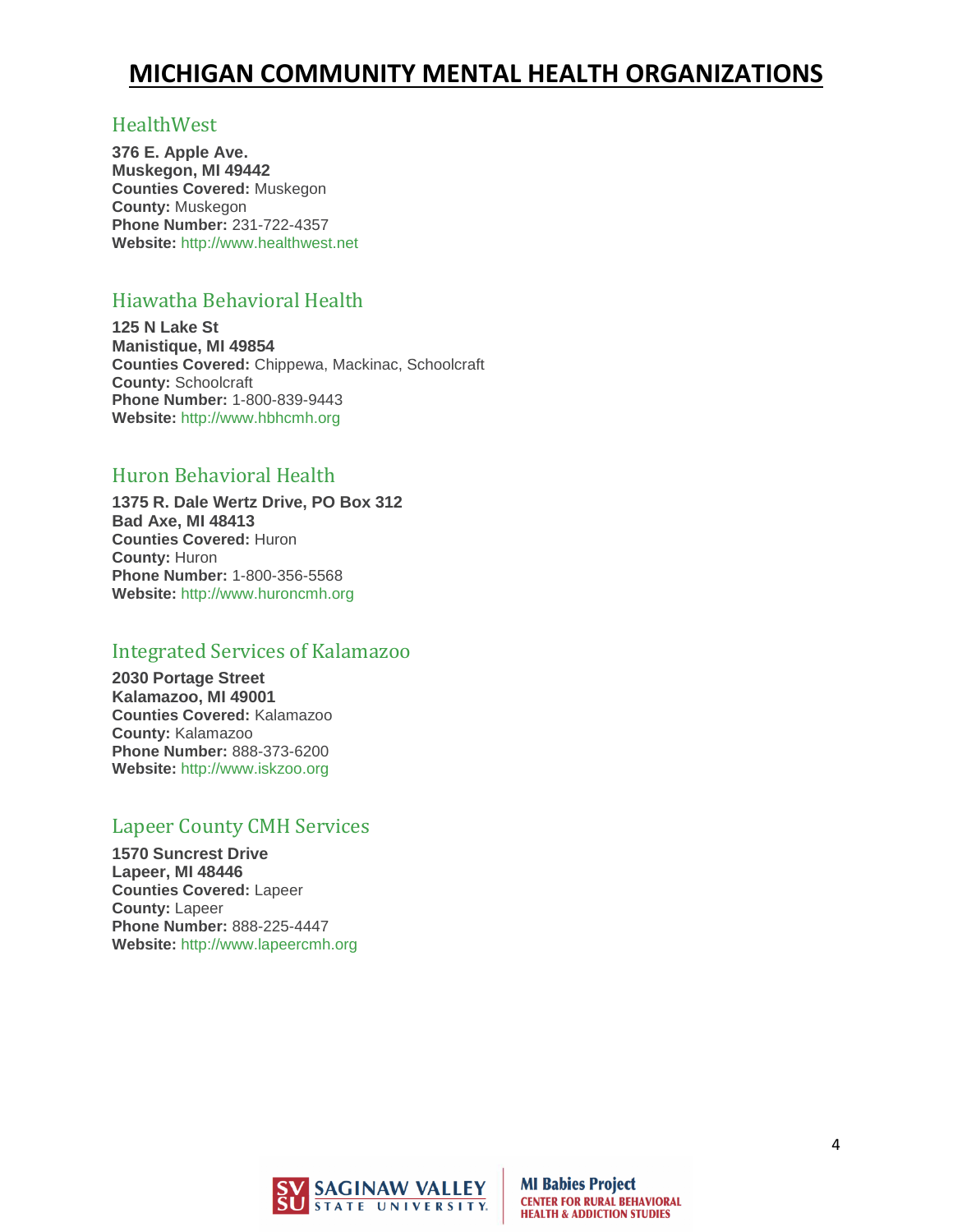#### [Lenawee CMH Authority](http://www.lcmha.org/)

**1040 S. Winter Ste. 1022 Adrian, MI 49221 Counties Covered:** Lenawee **County:** Lenawee **Phone Number:** 1-800-664-5005 **Website:** [http://www.lcmha.org](http://www.lcmha.org/)

#### [LifeWays CMH](http://www.lifewayscmh.org/)

**1200 N. West Avenue Jackson, MI 49202 Counties Covered:** Hillsdale, Jackson **County:** Jackson **Phone Number:** 1-800-284-8288 **Website:** [http://www.lifewayscmh.org](http://www.lifewayscmh.org/)

## [Livingston County CMH Authority](http://www.cmhliv.org/)

**622 E. Grand River Ave. Howell, MI 48843 Counties Covered:** Livingston **County:** Livingston **Phone Number:** 517-546-4126 **Website:** [http://www.cmhliv.org](http://www.cmhliv.org/)

#### [Macomb County CMH Services](http://www.mccmh.net/)

**22550 Hall Road Clinton Twp, MI 48036 Counties Covered:** Macomb **County:** Macomb **Phone Number:** 855-996-2264 **Website:** [http://www.mccmh.net](http://www.mccmh.net/)

### [Monroe CMH Authority](http://www.monroecmha.org/)

**1001 Raisinville Rd., PO Box 726 Monroe, MI 48161 Counties Covered:** Monroe **County:** Monroe **Phone Number:** 800.886.7340 **Website:** [http://www.monroecmha.org](http://www.monroecmha.org/)

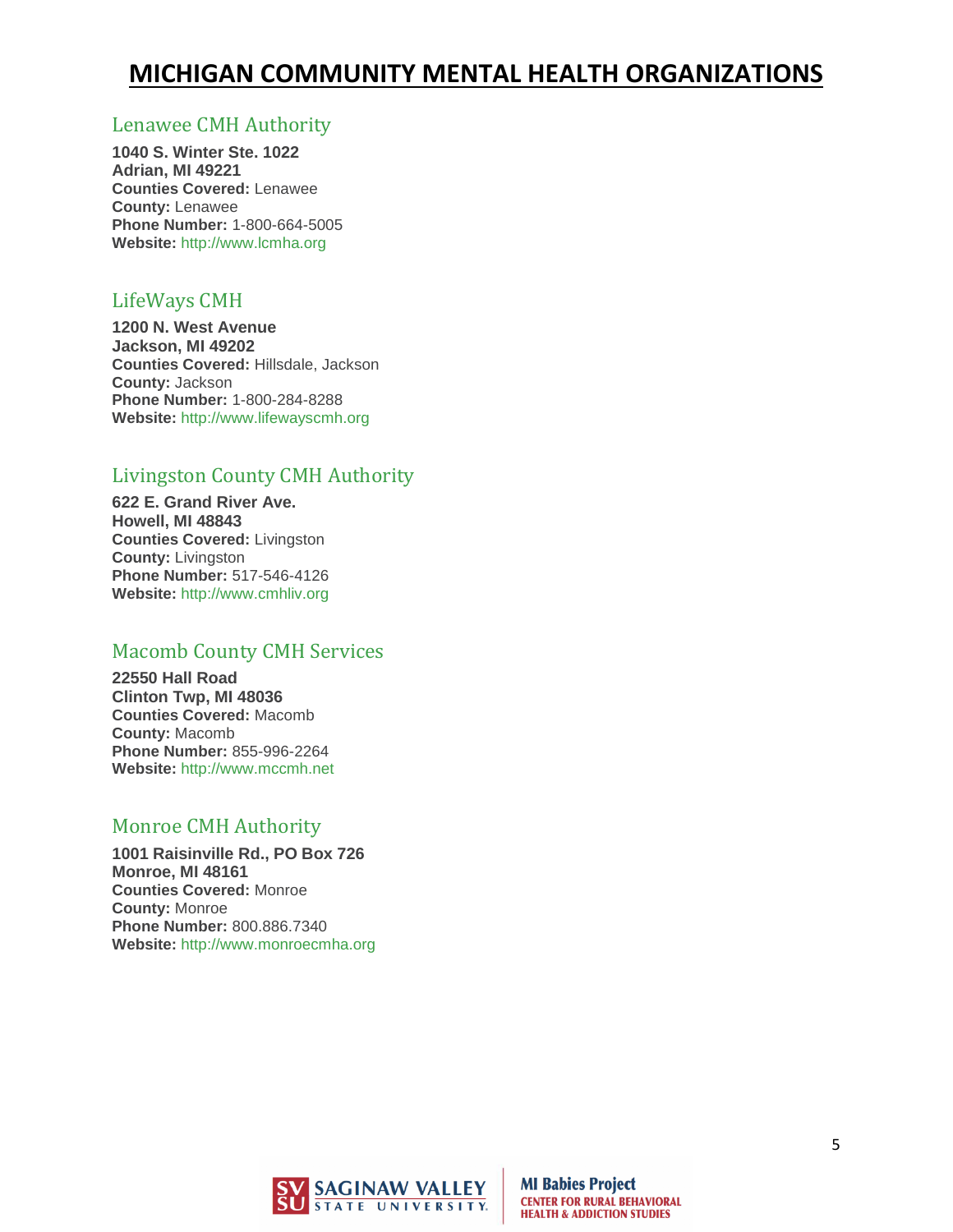#### [Montcalm Care Network](http://www.montcalmcare.net/)

**611 North State Street Stanton, MI 48888 Counties Covered:** Montcalm **County:** Montcalm **Phone Number:** 800-377-0974 **Website:** [http://www.montcalmcare.net](http://www.montcalmcare.net/)

#### [Network180](http://www.network180.org/)

**790 Fuller Avenue NE Grand Rapids, MI 48503 Counties Covered:** Kent **County:** Kent **Phone Number:** 616-336-3909 **Website:** [http://www.network180.org](http://www.network180.org/)

### [Newaygo County Mental Health Center](http://www.newaygocmh.org/)

**1049 Newell, PO Box 867 White Cloud, MI 48349 Counties Covered:** Newaygo **County:** Newaygo **Phone Number:** 231-689-7580 **Website:** [http://www.newaygocmh.org](http://www.newaygocmh.org/)

### [North Country CMH Authority](http://www.norcocmh.org/)

**1420 Plaza Dr. Petoskey, MI 49770 Counties Covered:** Antrim, Charlevoix, Cheboygan, Emmet, Kalkaska, Otsego **County:** Emmet **Phone Number:** 877-470-7130 **Website:** [http://www.norcocmh.org](http://www.norcocmh.org/)

### [Northeast Michigan CMH Authority](http://www.nemcmh.org/)

**400 Johnson Street Alpena, MI 49707 Counties Covered:** Alcona, Alpena, Montmorency, Presque Isle **County:** Alpena **Phone Number:** 989-356-2161 **Website:** [http://www.nemcmh.org](http://www.nemcmh.org/)

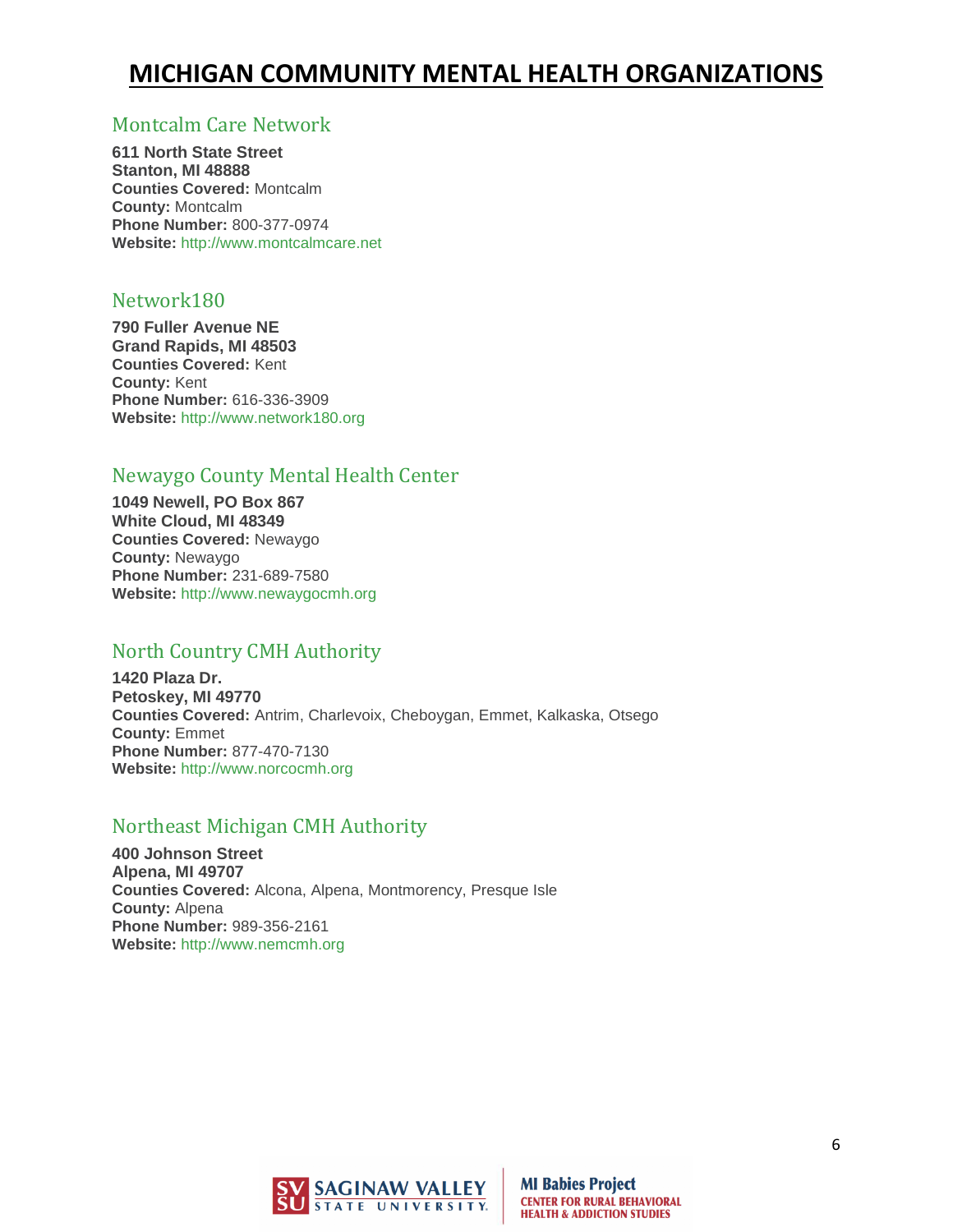### [Northern Lakes CMH Authority](http://www.nlcmh.org/)

**105 Hall St., Ste A Traverse City, MI 49684 Counties Covered:** Crawford, Grand Traverse, Leelanau, Missaukee, Roscommon, Wexford **County:** Grand Traverse **Phone Number:** 231-922-4850 **Website:** <https://www.northernlakescmh.org/>

### [Northpointe Behavioral Healthcare Systems](http://www.nbhs.org/)

**715 Pyle Dr. Kingsford, MI 49802 Counties Covered:** Dickinson, Iron, Menominee **County:** Dickinson **Phone Number:** 800-750-0522 **Website:** [http://www.nbhs.org](http://www.nbhs.org/)

### [Oakland Community Health Network](http://www.oaklandchn.org/)

**5505 Corporate Dr. Troy, MI 48098 Counties Covered:** Oakland **County:** Oakland **Phone Number:** 800-231-1127 **Website:** [http://www.oaklandchn.org](http://www.oaklandchn.org/)

### [Pathways Community Mental Health](http://www.up-pathways.org/)

**200 West Spring Street Marquette, MI 49855 Counties Covered:** Alger, Delta, Luce, Marquette **County:** Marquette **Phone Number:** 1-888-906-9060 **Website:** <https://pathwaysup.org/>

### [Pines Behavioral Health Services](http://www.pinesbhs.org/)

**200 Vista Dr. Coldwater, MI 49036 Counties Covered:** Branch **County:** Branch **Phone Number:** 517-278-2129 **Website:** [http://www.pinesbhs.org](http://www.pinesbhs.org/)

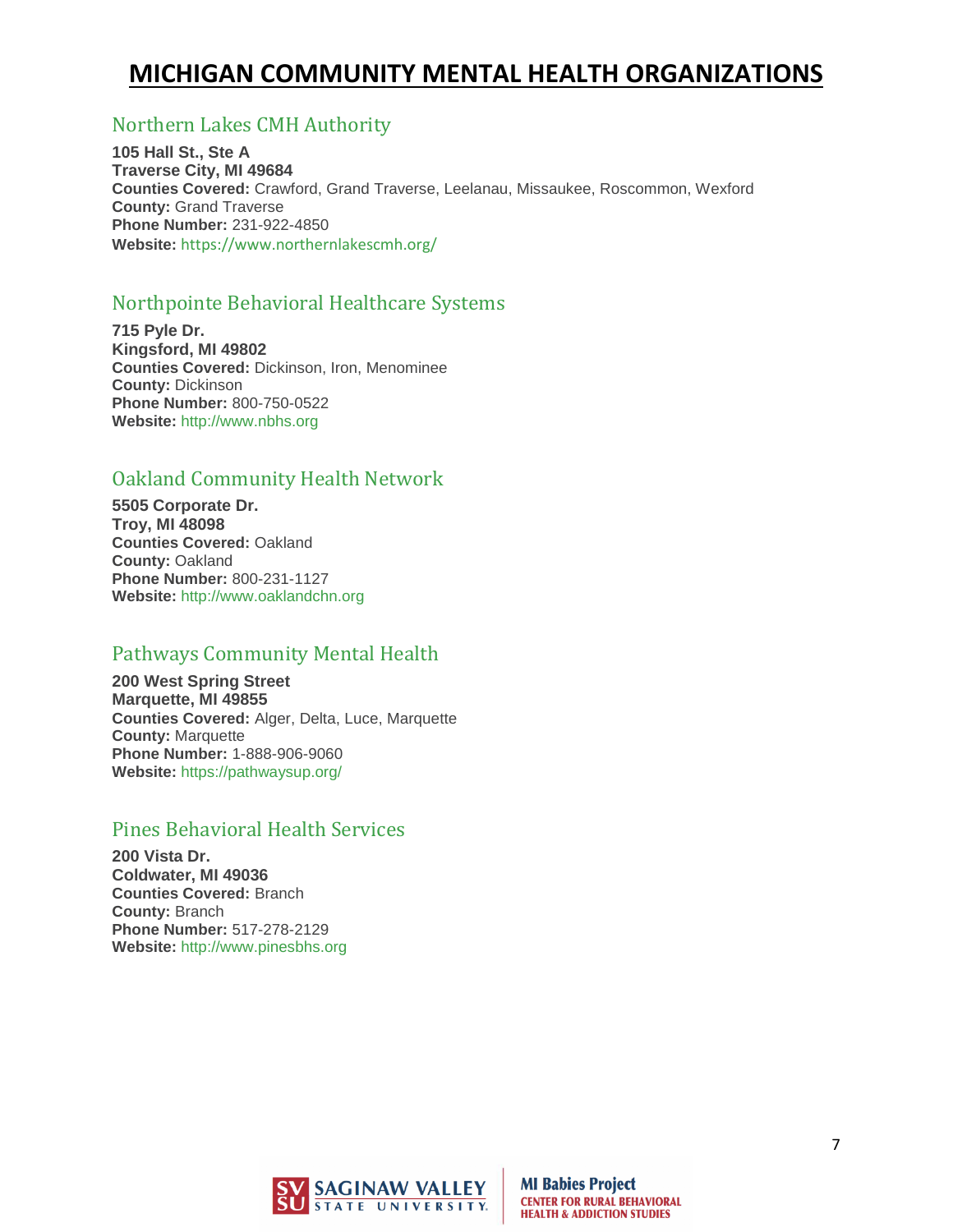## [Saginaw County CMH Authority](http://www.sccmha.org/)

**500 Hancock Saginaw, MI 48602 Counties Covered:** Saginaw **County:** Saginaw **Phone Number:** 989-792-9732 **Website:** [http://www.sccmha.org](http://www.sccmha.org/)

### [Sanilac County CMH](http://www.sanilaccmh.org/)

**227 E. Sanilac Ave. Sandusky, MI 48471 Counties Covered:** Sanilac **County:** Sanilac **Phone Number:** 888-225-4447 **Website:** [http://www.sanilaccmh.org](http://www.sanilaccmh.org/)

### [Shiawassee Health & Wellness](http://www.shiabewell.org/)

**1555 Industrial Dr. Owosso, MI 48867 Counties Covered:** Shiawassee **County:** Shiawassee **Phone Number:** 989-723-6791 **Website:** [http://www.shiabewell.org](http://www.shiabewell.org/)

### [St. Clair County CMH Services](http://www.scccmh.org/)

**3111 Electric Ave. Port Huron, MI 48060 Counties Covered:** St. Clair **County:** St. Clair **Phone Number:** 810-985-8900 **Website:** [http://www.scccmh.org](http://www.scccmh.org/)

### [Summit Pointe](http://www.summitpointe.org/)

**140 W. Michigan Ave Battle Creek, MI 49017 Counties Covered:** Calhoun **County:** Calhoun **Phone Number:** 1-800-632-5449 **Website:** [http://www.summitpointe.org](http://www.summitpointe.org/)

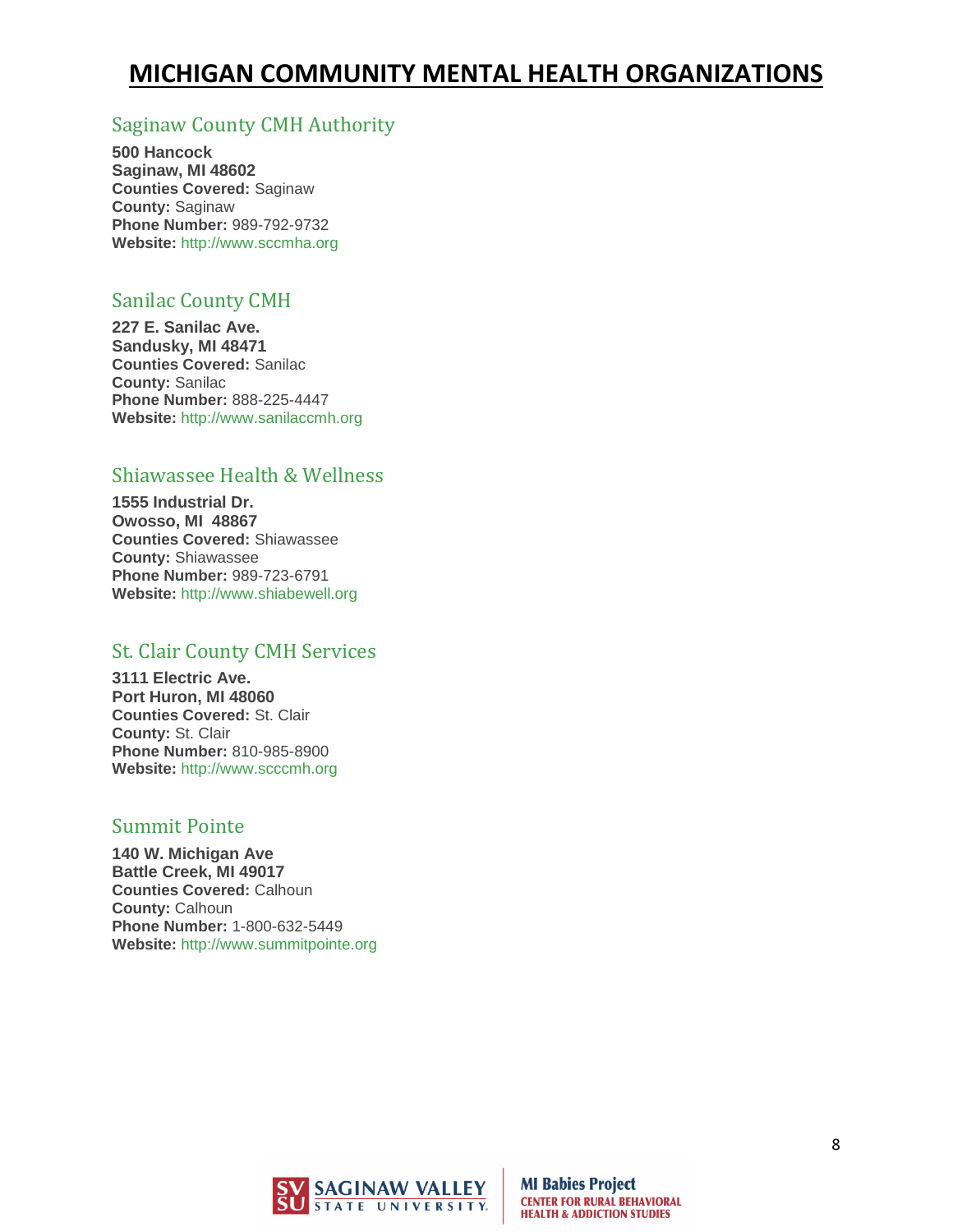### [The Right Door for Hope, Recovery and Wellness](http://www.rightdoor.org/)

**375 Apple Tree Dr. Ionia, MI 48865 Counties Covered:** Ionia **County:** Ionia **Phone Number:** 888-527-1790 **Website:** [http://www.rightdoor.org](http://www.rightdoor.org/)

### [Tuscola Behavioral Health Systems](http://www.tbhsonline.com/)

**323 N. State St. Caro, MI 48723 Counties Covered:** Tuscola **County:** Tuscola **Phone Number:** 989-673-6191 **Website:** [http://www.tbhsonline.com](http://www.tbhsonline.com/)

### [VanBuren Community Mental Health Authority](http://www.vbcmh.com/)

**801 Hazen St., Ste. C P.O. Box 249 Paw Paw, MI 49079 Counties Covered:** Van Buren **County:** Van Buren **Phone Number:** 269-657-5574 **Website:** [http://www.vbcmh.com](http://www.vbcmh.com/)

### [Washtenaw County CMH](http://www.ewashtenaw.org/)

**555 Towner, PO Box 915 Ypsilanti, MI 48198 Counties Covered:** Washtenaw **County:** Washtenaw **Phone Number:** 734-544-3050 **Website:** <https://www.washtenaw.org/839/Community-Mental-Health>

### [West Michigan CMH System](http://www.wmcmhs.org/)

**920 Diana St. Ludington, MI 49431 Counties Covered:** Lake, Mason, Oceana **County:** Lake **Phone Number:** 1-800-992-2061 **Website:** [http://www.wmcmhs.org](http://www.wmcmhs.org/)